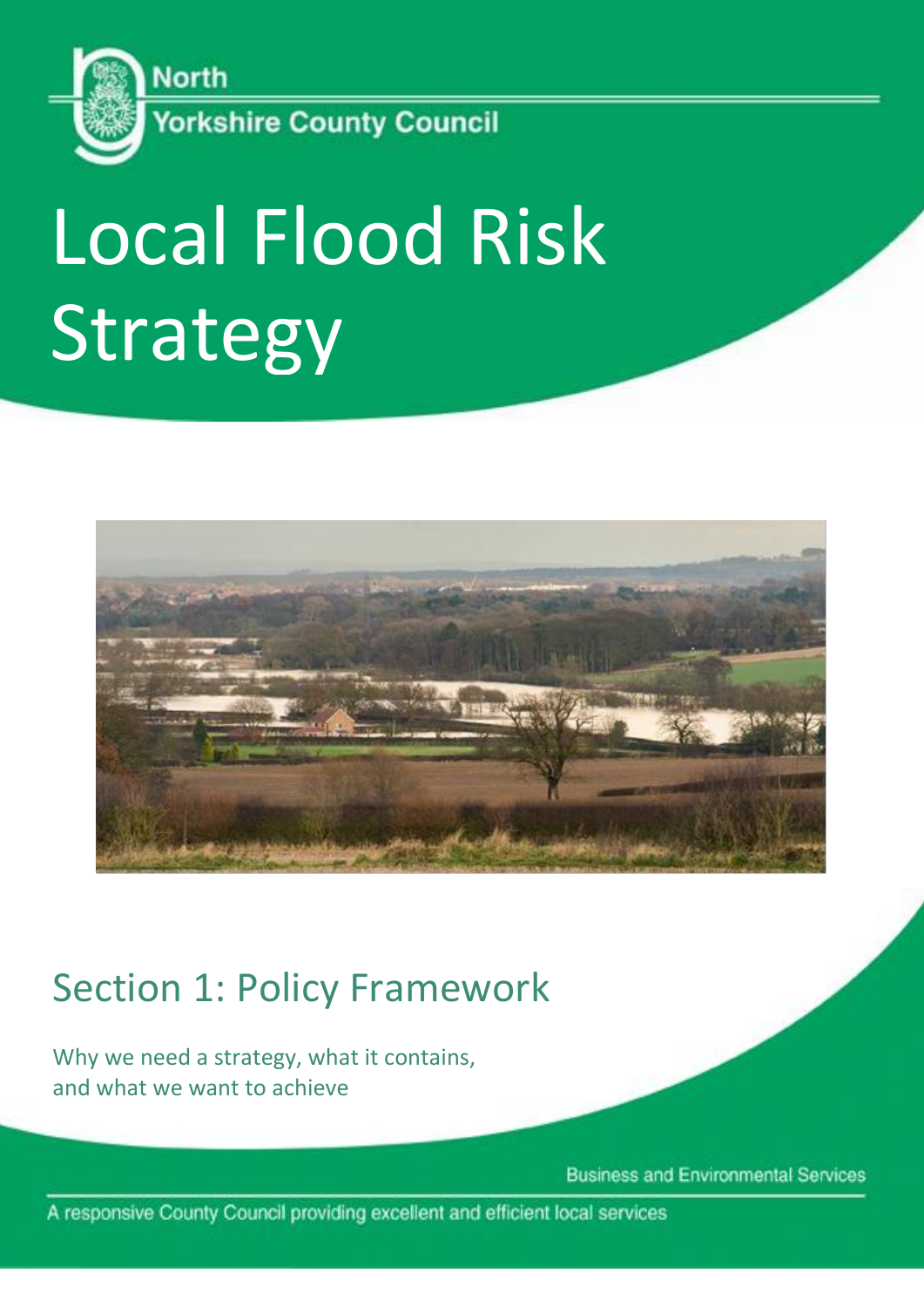# **Contents**

| $\mathbf{1}$ |       |                                                                                             |  |
|--------------|-------|---------------------------------------------------------------------------------------------|--|
|              | 1.1   |                                                                                             |  |
|              | 1.2   |                                                                                             |  |
|              | 1.3   |                                                                                             |  |
|              | 1.4   |                                                                                             |  |
|              | 1.4.1 |                                                                                             |  |
|              | 1.4.2 | Improved knowledge and understanding of flood risk and management responsibilities5         |  |
|              | 1.4.3 | Sustainable and appropriate development utilising sustainable drainage where ever possible6 |  |
|              | 1.4.4 |                                                                                             |  |
|              | 1.4.5 | Flood risk management measures that deliver social, economic and environmental benefits6    |  |
|              | 1.4.6 | Best use of all potential funding opportunities to deliver flood risk management measures7  |  |
|              | 1.5   |                                                                                             |  |
|              | 1.6   |                                                                                             |  |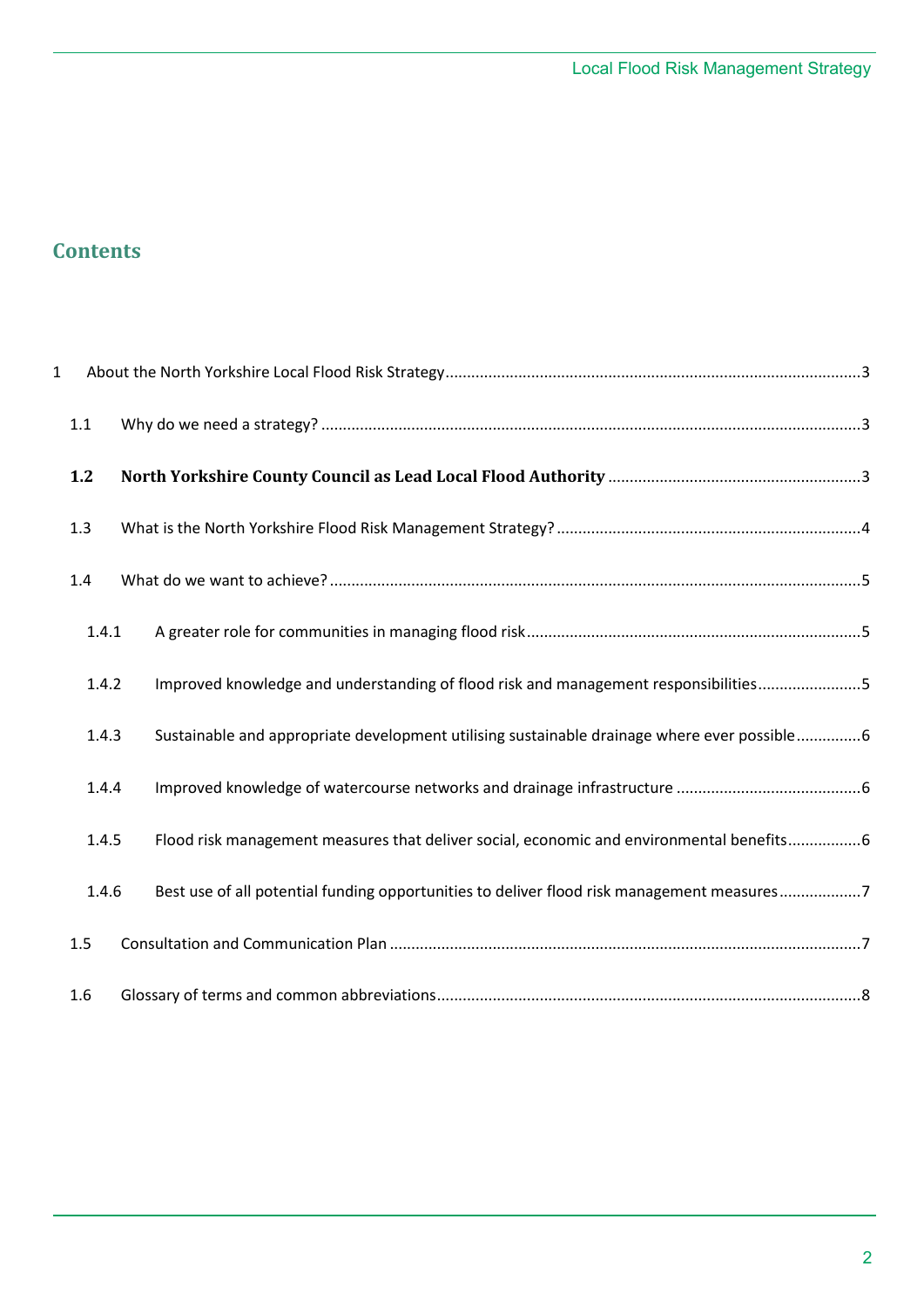# <span id="page-2-0"></span>**1 About the North Yorkshire Local Flood Risk Strategy**

## <span id="page-2-1"></span>**1.1 Why do we need a strategy?**

In 2008, Sir Michael Pitt published his final report 'lessons learnt from the 2007 floods'. His report, which called for fundamental changes in the way the county is adapting to the increased risk of flooding, set out 98 specific recommendations that were required in order to substantially improve the way we deal with flooding in the UK.

One of the main recommendations was that local authorities should play a major role in the management of local flood risk, taking the lead in tackling problems of local flooding and co-ordinating all relevant agencies.

In response to the Pitt report, the government introduced the Flood and Water Management Act (2010) (FWMA). The Act gave county councils and unitary authorities a new leadership role (and the new title, 'Lead Local Flood Authority') in local flood risk management, designed to work closely with a new national leadership role for the Environment Agency (EA).

One of the duties given to Lead Local Flood Authorities (LLFA) is the development of a Flood Risk Strategy for North Yorkshire (described in the legislation as a 'Local Strategy').

Successive flooding events across the county, coupled with the increasing pressure on limited resources, has underlined the importance of developing a more integrated, comprehensive and risk-based approach for managing the risks of flooding, including identifying clear lines of responsibility and targets for improvement.

### <span id="page-2-2"></span>**1.2 North Yorkshire County Council as Lead Local Flood Authority**

NYCC recognises it has an important and challenging role to play as Lead Local Flood Authority in facilitating the delivery of flood risk management in its area by co-ordinating the activities of all relevant agencies.

As well as this general responsibility the Act assigns specific management functions to NYCC relating to 'local flood risk' – defined by the Act as flooding from Surface water, Ground Water and Ordinary Watercourses. These functions are expressed as 'Duties' – something we are legally obliged to do – and 'Powers' to be used at the authority's discretion.

NYCC's risk management duties are:

- To develop, maintain and apply a Local Flood Risk Management Strategy
- To develop and maintain information on flooding from ordinary watercourse, surface water and groundwater
- To investigate incidents of flooding in its area where appropriate and necessary and to publish reports
- To maintain a register of structures and features which have a significant effect on flood risk
- To establish and operate an approval body for sustainable drainage systems (SuDS) serving new development and redevelopment (expected to become effective in 2014)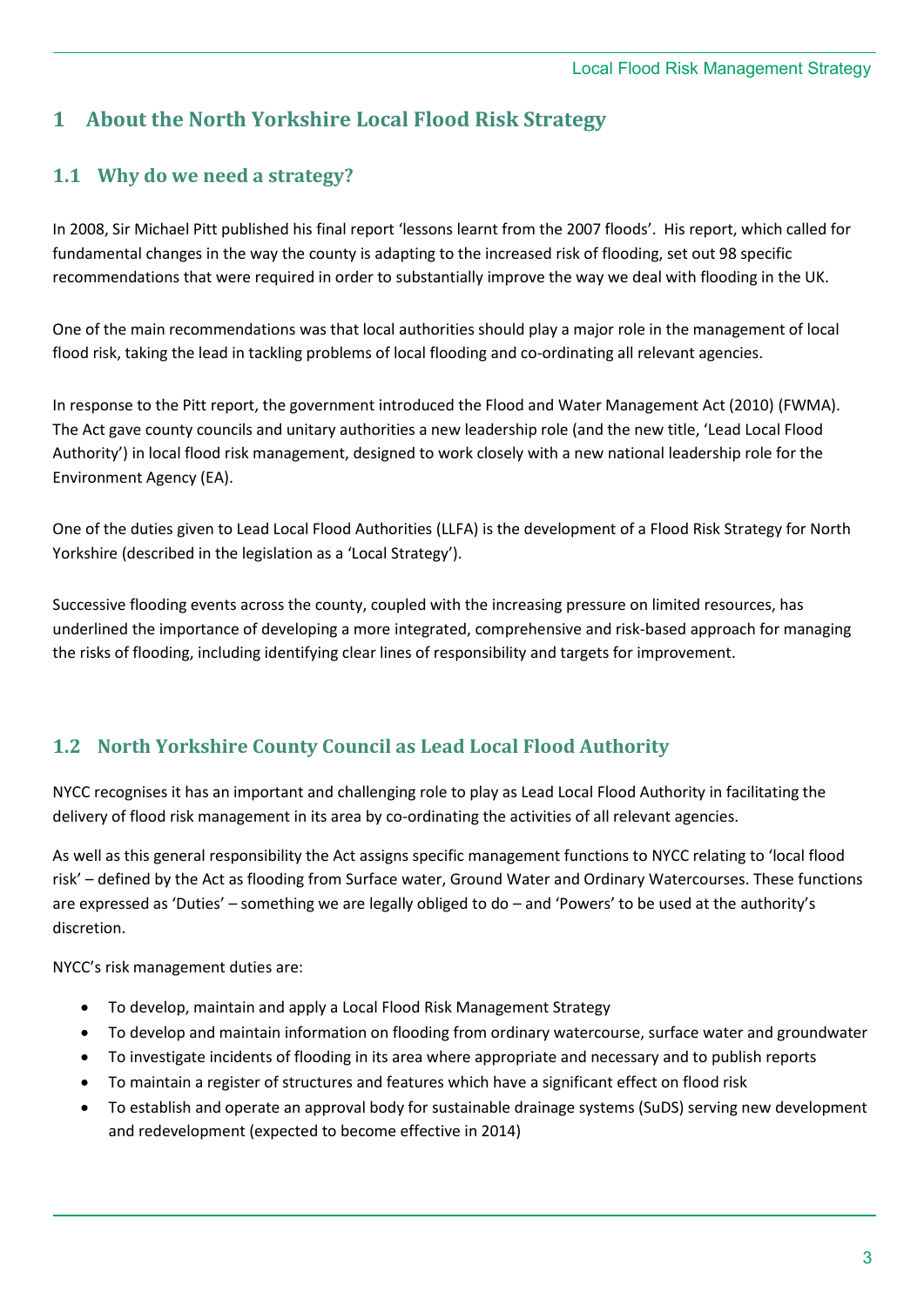NYCC's permissive powers are:

- The power to designate any structure or feature that affects flooding
- To consent to third party works on ordinary watercourses
- The power to carry out works to manage flood risk from surface water and from groundwater

NYCC's permissive powers under the Land Drainage Act are:

- Maintain and improve ordinary watercourses and build new works
- Serve notice on any person or body requiring them to carry out necessary works to maintain flow in ordinary watercourses

Although NYCC has powers to do works in ordinary watercourses, the responsibility for the maintenance lies with the riparian owner. Hence NYCC is only responsible for maintenance where it is the riparian owner.

#### <span id="page-3-0"></span>**1.3 What is the North Yorkshire Flood Risk Management Strategy?**

The Strategy is a legal document which provides a framework for addressing flood risk across the county. The development, maintenance and implementation of a strategy for the management of Local Flood Risk are statutory duties for the LLFA under the FWMA.

The act defines 'Local Flood Risk' as flooding from ordinary water courses, surface water and groundwater. However, we recognise the importance of dealing with flood risk from all sources in a coordinated way, and so our strategy has been developed to reflect this.

The North Yorkshire Local Flood Risk Management Strategy is comprised of the following elements:

**Section 1: Overview of the North Yorkshire Local Strategy** – Why we need a strategy, what it contains, and what we want to achieve

**[Section 2: The North Yorkshire Flood Risk Management Action Plan](Local%20Strategy%20Section%202%20-%20Action%20Plan.docx)** – The latest programme of activities for managing and reducing flood risk in North Yorkshire

**[Section 3: The North Yorkshire Flood Risk Management Protocol](Local%20Strategy%20Section%203%20-%20Reviewing%20Flooding%20incidents%20and%20concerns.docx)** – How we investigate and assess flooding and flood risk, and the actions we will take

**[Section 4: An Overview of Flood Risk in North Yorkshire](Local%20Strategy%20Section%204%20-%20Flooding%20in%20North%20Yorkshire.docx)** – A summary of the geographical and economic context, and an overview of the sources of flooding

**[Section 5: Flooding and Drainage Legislation](Local%20Strategy%20Section%205%20-%20Flooding%20&%20Drainage%20Legislation.docx)** – A summary of the legislation and associated guidance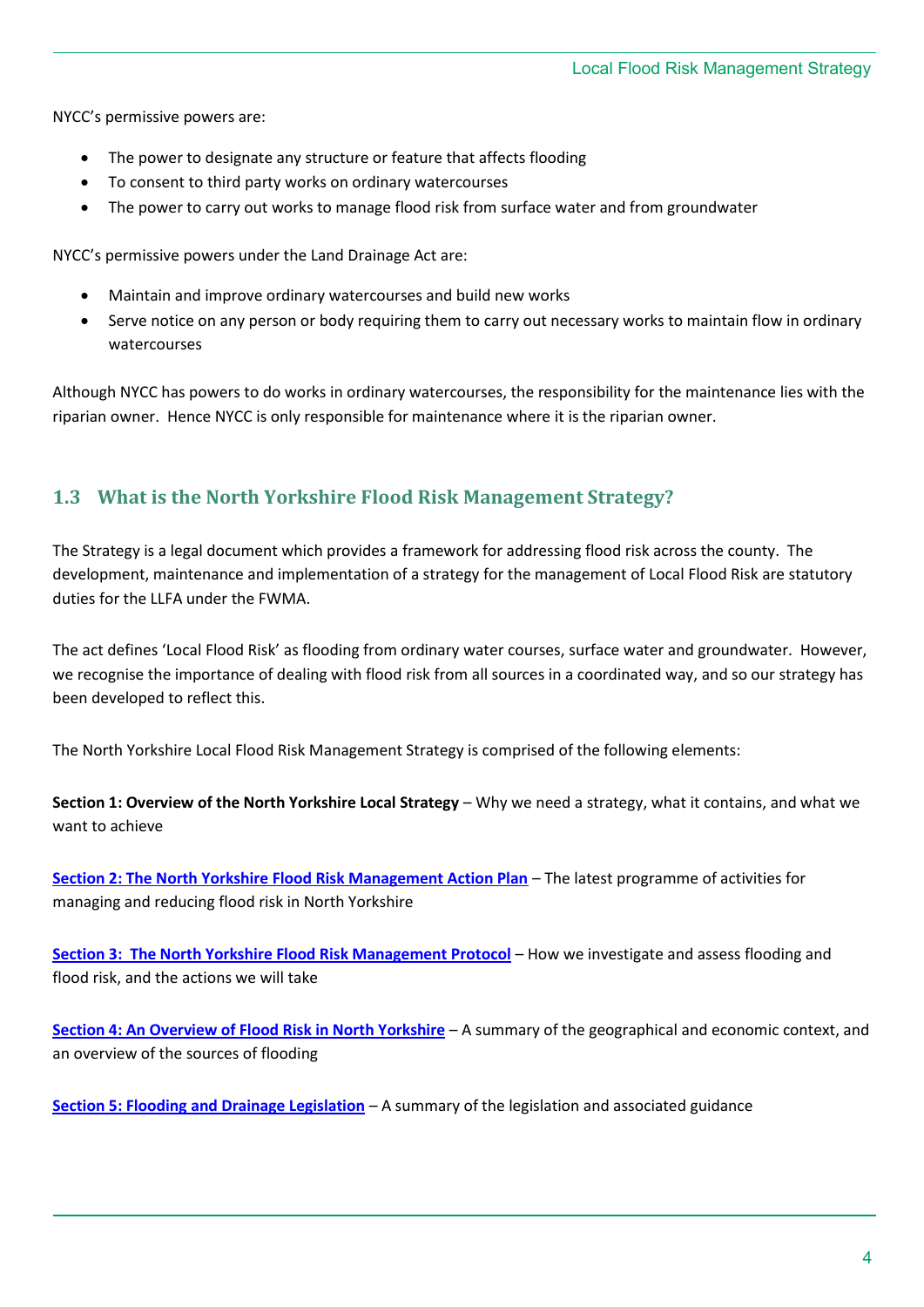**[Section 6: Roles and Responsibilities for Flood Risk Management](Local%20Strategy%20Section%206%20-%20Who%20does%20what.docx)** – Sets out the flood risk management duties and responsibilities of organisations, businesses and individuals

**[Section 7: Financing Flood Risk Management](Local%20Strategy%20Section%207%20-%20Financing%20the%20Strategy.docx)** – An overview of the opportunities for attracting funding and investment in flood risk management

**[Section 8: Strategic Environmental Assessment](Local%20Strategy%20Section%208%20-%20SEA.docx)** – Describes the important links that exist with wider environmental considerations

#### <span id="page-4-0"></span>**1.4 What do we want to achieve?**

We have identified six objectives to help secure effective flood risk management for communities and businesses in North Yorkshire

- A greater role for communities in managing flood risk
- Improved knowledge and understanding of flood risk and management responsibilities within NYCC and amongst partners, stakeholders, communities and the media
- Sustainable and appropriate development utilising sustainable drainage where ever possible
- Improved knowledge of watercourse network and drainage infrastructure
- Flood risk management measures that deliver social, economic and environmental benefits
- Best use of all potential funding opportunities to deliver flood risk management measures

These objectives are supported by the action plan of measures and actions that we are pursuing in order to ensure effective flood risk management across North Yorkshire. The action plan will be a living document that will be regularly amended and updated to reflect the changing nature of flood risk priorities.

#### <span id="page-4-1"></span>**1.4.1 A greater role for communities in managing flood risk**

A key challenge highlighted in our Vision for North Yorkshire is for the Council to play our part in helping develop the ability of communities to look after themselves to a greater degree than they already do. The development of community plans for managing and monitoring local flood risks is a key part of that vision.

We want to engage with communities through the development of tools and resources that will enable communities to identify flood risks, and to take action to prevent or reduce those risks. Our **Action Plan in Section 2 includes** details of the steps we are taking to put this into place.

#### <span id="page-4-2"></span>**1.4.2 Improved knowledge and understanding of flood risk and management responsibilities**

Effective flood risk management requires coordinated action and engagement from a wide variety of organisations and individuals. The complex nature of the causes of flooding, and also the complexity of the law in regard to flooding and drainage, mean that not everybody always understands or appreciates the roles that they should, or could, play in preventing or responding to a flood.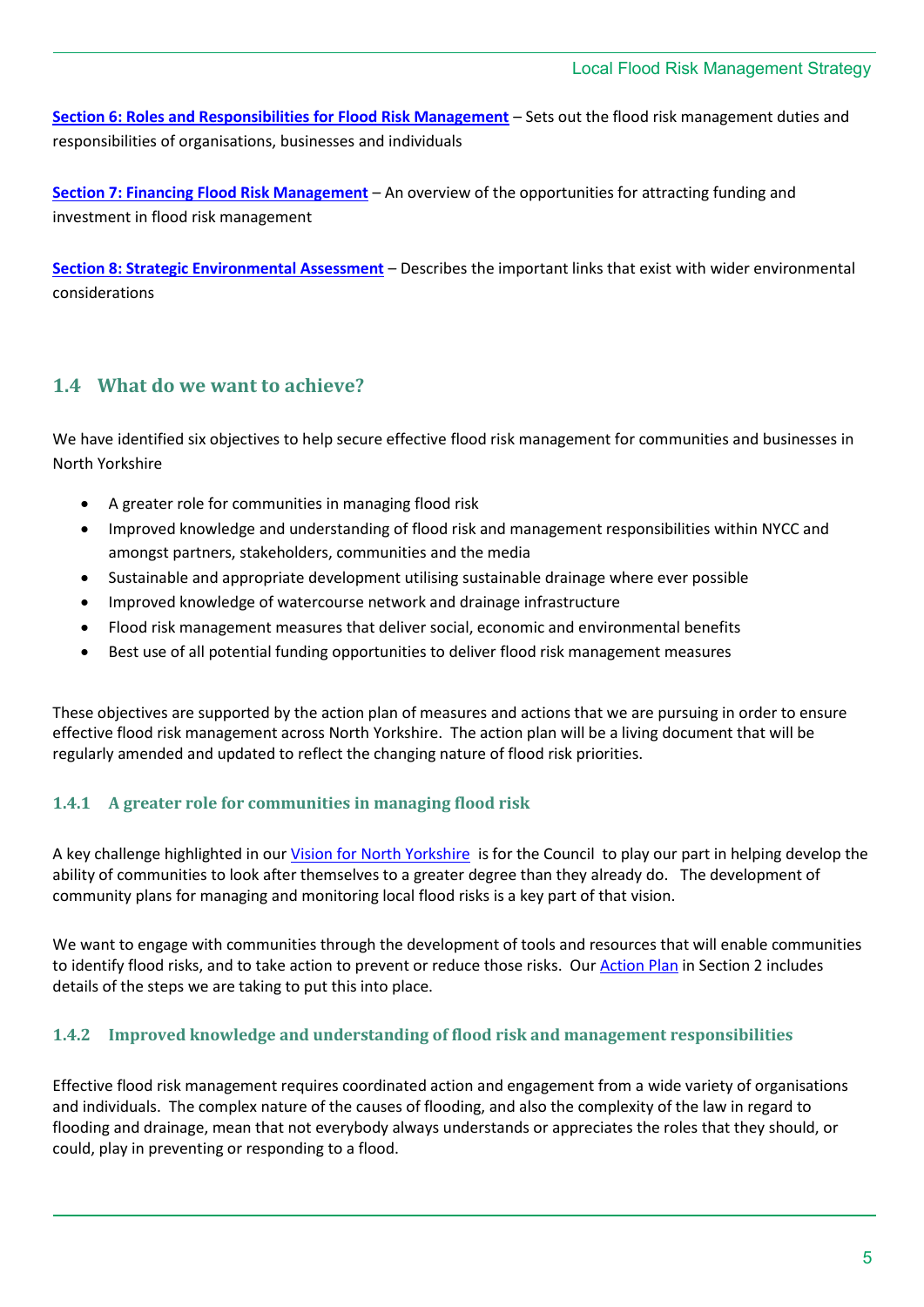We want to play our part in increasing the knowledge and understanding of flood risk across the broadest possible range of organisations, businesses and communities through education, training and through the strong partnerships that we are developing with the other [Risk Management Authorities.](Local%20Strategy%20Section%206%20-%20Who%20does%20what.docx)

#### <span id="page-5-0"></span>**1.4.3 Sustainable and appropriate development utilising sustainable drainage where ever possible**

It is essential that new developments in North Yorkshire do not increase flood risk to existing communities and meet the highest possible standards for sustainability and environmental protection.

New legislation is currently being prepared that means that, when enacted, we will become the SuDS approval body (SAB) for North Yorkshire. Any development or redevelopment that has implications for drainage or affects the ability of the ground to absorb rainwater may require our approval before it can begin, for which guidance is now being developed.

#### <span id="page-5-1"></span>**1.4.4 Improved knowledge of watercourse networks and drainage infrastructure**

As the largest Council area in England, North Yorkshire also has one of the most extensive networks of watercourses and drainage features. Mapping of the critical features on watercourses, and of virtually the entire underground drainage network has never been tackled before, and so much of the things that contribute to, or protect communities from, flooding are not recorded.

It would be a huge and unrealistic goal to try to map and record all of these features and networks, but we are committed to capturing as much data and information as we can, particularly for locations where the risk of flooding is known to be the greatest.

Our [Action Plan](Local%20Strategy%20Section%202%20-%20Action%20Plan.docx) sets out the steps we are taking to develop and implement this important source of information.

#### <span id="page-5-2"></span>**1.4.5 Flood risk management measures that deliver social, economic and environmental benefits**

Flood risk management measures are most effective and successful when they are integrated with the social, economic and environmental needs of the communities they sit within and serve.

We are committed to working with the widest range of partners and community representatives to achieve this, and to unlock the huge benefits that can be derived when multiple objectives can be delivered as part of a flood risk management initiative or scheme.

Prioritising where these measures will be implemented is an important part of our role, to ensure that all available resources are used as effectively and efficiently as possible to help those communities and individuals with the greatest level of need.

To assist us in this task, we have analysed the predicted and historic flood risk throughout the County to generate a series of catchment level projects. Ou[r Action Plan](Local%20Strategy%20Section%202%20-%20Action%20Plan.docx) in section 2 of our Local Strategy details the steps we are taking to deliver these projects.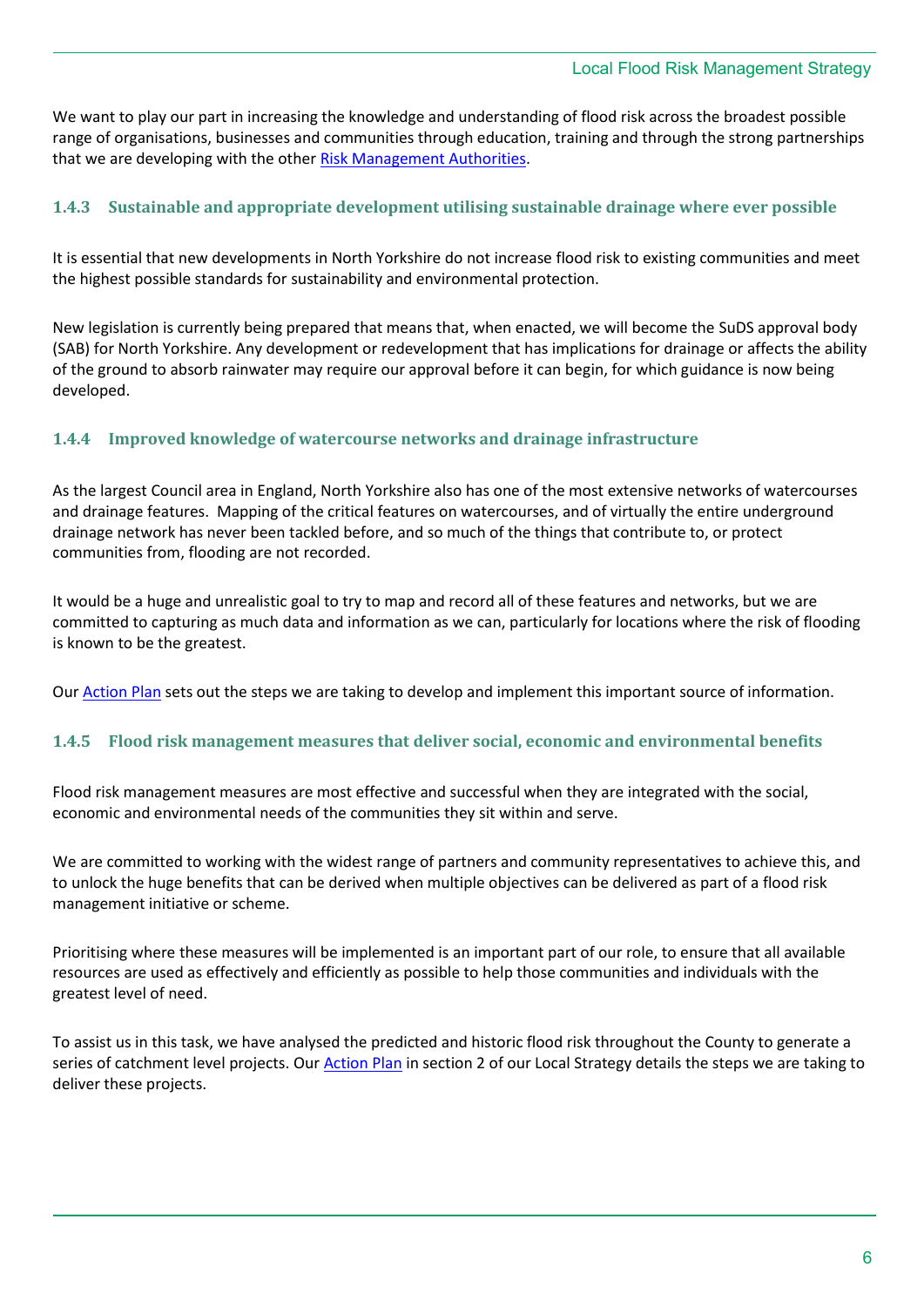#### <span id="page-6-0"></span>**1.4.6 Best use of all potential funding opportunities to deliver flood risk management measures**

To deliver effective flood risk management and to facilitate the delivery of initiatives and schemes that can reduce risk, we need to maximise the range and scale of the funding available.

We are committed to securing the highest possible levels of investment in flood risk management from the widest range of sources, through the identification of clear priorities and a well-structured programme that is attractive to both private and public sector funders.

[Section 7](Local%20Strategy%20Section%207%20-%20Financing%20the%20Strategy.docx) of our Local Strategy highlights some of the funding opportunities that exist for addressing flood risk management.

#### <span id="page-6-1"></span>**1.5 Consultation and Communication Plan**

Effective and appropriate consultation with the widest possible range of individuals and organisations is critical to the success of the strategy, and a great deal of this has already been done in the development of this draft.

The following engagement and information gathering activities have been carried out and drawn upon in the development of this document:

- Dialogue with individuals and communities
- Development and delivery of pilot projects and initiatives
- Partnership working and strategy working groups with other authorities
- Engagement with, and contribution to, regional and national discussions and initiatives
- Detailed investigation of historic flooding
- Detailed and broad scale modelling of future flood risk

We would now like to ask as many people as possible to feedback on this document, before it is formally adopted by North Yorkshire County Council.

We hope to be able to incorporate as much of your feedback in the final document, or in the documents and initiatives that support it, or in the programme of future opportunities and developments that will follow this first edition of our strategy.

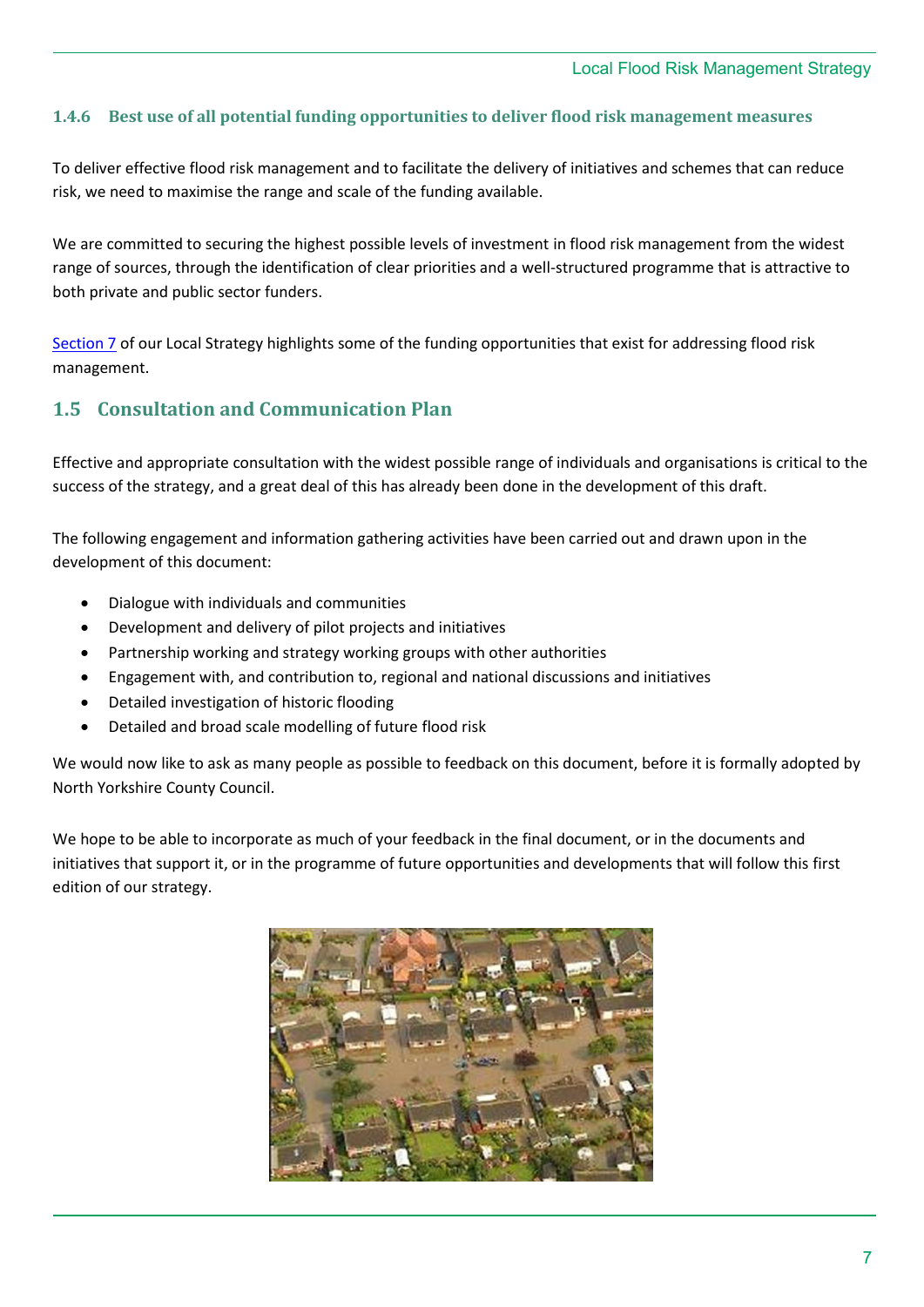# <span id="page-7-0"></span>**1.6 Glossary of terms and common abbreviations**

| <b>Annual Exceedance Probability (AEP)</b>                        | The chance of a flood of a given size happening in any one year eg. a<br>flood with a 1% AEP will happen, on average, once every 100 years.                                                                                                                                                                                                                                                  |  |
|-------------------------------------------------------------------|----------------------------------------------------------------------------------------------------------------------------------------------------------------------------------------------------------------------------------------------------------------------------------------------------------------------------------------------------------------------------------------------|--|
| <b>Catchment</b>                                                  | A catchment is the total area that drains into a river or other<br>drainage system.                                                                                                                                                                                                                                                                                                          |  |
| <b>Catchment Flood Management Plan (CFMP)</b>                     | A strategic tool through which the Environment Agency works with<br>other key decision-makers within a river catchment to identify and<br>agree policies for sustainable flood risk management.                                                                                                                                                                                              |  |
| <b>Climate Change</b>                                             | A long term change in weather patterns. In the context of flood risk,<br>climate change is predicted to produce more frequent and more<br>severe rainfall events.                                                                                                                                                                                                                            |  |
| <b>Critical infrastructure</b>                                    | Infrastructure which is considered vital or indispensable to society<br>the economy, public health or the environment, and where the<br>failure or destruction would have large impact. This would include<br>emergency services such as hospitals, schools, communications,<br>electricity sub-stations, Water and Waste Water Treatment Works,<br>transport infrastructure and reservoirs. |  |
| <b>Department for Environment, Food and Rural Affairs (DEFRA)</b> |                                                                                                                                                                                                                                                                                                                                                                                              |  |
|                                                                   | The UK government department responsible for policy and<br>regulations on the environment, food and rural affairs.                                                                                                                                                                                                                                                                           |  |
| <b>DG5 Register</b>                                               | A Water and Sewerage Company (WaSC) held register of properties<br>which have experienced sewer flooding (either internal or external                                                                                                                                                                                                                                                        |  |

flooding) due to hydraulic overload, or properties which are at risk of

sewer flooding more frequently than once in 20 years.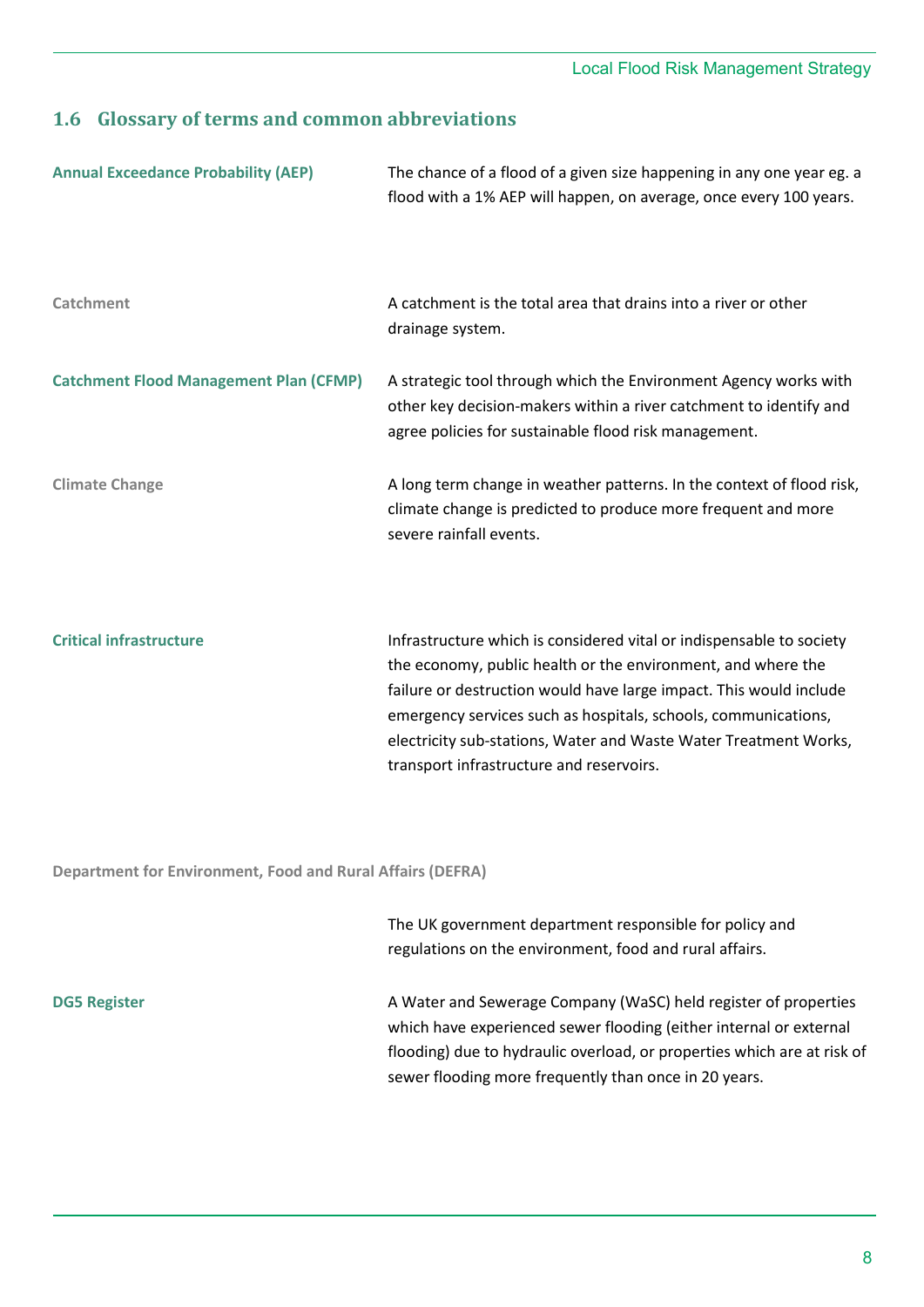# Local Flood Risk Management Strategy

| <b>Environment Agency (EA)</b>        | The Environment Agency was established under the Environment Act<br>1995, and is a Non-Departmental Public Body of DEFRA. The<br>Environment Agency is the leading public body for protecting and<br>improving the environment in England and Wales today and for<br>future generations. The organisation is responsible for wide ranging<br>matters, including the management of all forms of flood risk, water<br>resources, water quality, waste regulation, pollution control, inland<br>fisheries, recreation, conservation and Navigation of inland<br>waterways. It also has a new strategic overview role for all forms of<br>inland flooding. |
|---------------------------------------|--------------------------------------------------------------------------------------------------------------------------------------------------------------------------------------------------------------------------------------------------------------------------------------------------------------------------------------------------------------------------------------------------------------------------------------------------------------------------------------------------------------------------------------------------------------------------------------------------------------------------------------------------------|
| <b>Environment Agency Flood Zones</b> | Flood zones on the maps produced by the Environment Agency<br>providing an indication of the probability of flooding (from rivers and<br>the coast) within all areas of England and Wales.                                                                                                                                                                                                                                                                                                                                                                                                                                                             |
| <b>Exceedance flows</b>               | Excess flow that appears on the surface once the capacity of an<br>underground drainage system is exceeded.                                                                                                                                                                                                                                                                                                                                                                                                                                                                                                                                            |
| Flood map for surface water (FMfSW)   | Environment Agency maps that give a broad indication of the areas<br>that are likely to be at risk from surface water flooding - ie areas<br>where surface water would be expected to flow or pond.                                                                                                                                                                                                                                                                                                                                                                                                                                                    |
| <b>Flood Risk Regulations</b>         | Legislation that transposed the European Floods Directive in 2009.                                                                                                                                                                                                                                                                                                                                                                                                                                                                                                                                                                                     |
| Flood and Water Act 2010 (F&WMA)      | The Flood and Water Management Act clarifies the Management<br>legislative framework for managing flood risk in England.                                                                                                                                                                                                                                                                                                                                                                                                                                                                                                                               |
| <b>Floods Directive</b>               | The EU Floods Directive came into force in November 2007 and is<br>designed to help Member States prevent and limit the impact of<br>floods on people, property and the environment. It was transposed<br>into English law in December 2009 by the Flood Risk Regulations.                                                                                                                                                                                                                                                                                                                                                                             |
| <b>Fluvial Flooding</b>               | Resulting from excess water leaving the channel of a river and<br>flooding adjacent land.                                                                                                                                                                                                                                                                                                                                                                                                                                                                                                                                                              |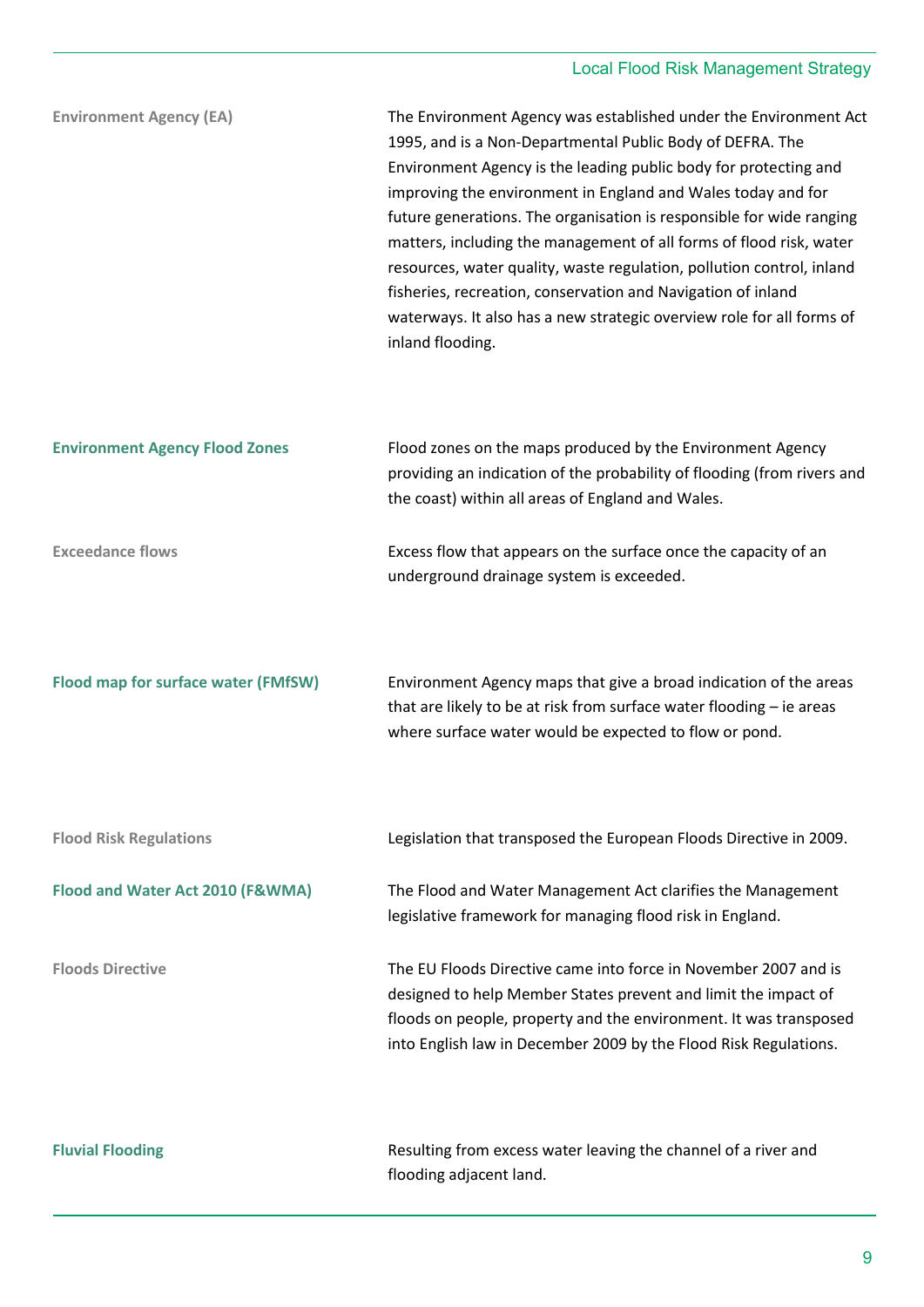| <b>Lead Local Flood Authority (LLFA)</b> | The authority, either the unitary council, or county council, with<br>responsibility for local flood risk management issues in its area,<br>defined in the Flood and Water Management Act.                                                                                                                                                                  |  |  |
|------------------------------------------|-------------------------------------------------------------------------------------------------------------------------------------------------------------------------------------------------------------------------------------------------------------------------------------------------------------------------------------------------------------|--|--|
| <b>Local Development Framework (LDF)</b> | A non-statutory term used to describe a folder of documents which<br>includes all the local planning authority's Local Development<br>Documents (LDDs) such as the Sheffield Local Plan. The local<br>development framework will also comprise the statement of<br>community involvement, the local development scheme and the<br>annual monitoring report. |  |  |
| <b>Local Flood Risk</b>                  | The risk of flooding from ordinary watercourses, surface water and<br>groundwater.                                                                                                                                                                                                                                                                          |  |  |
| <b>Local Resilience Forums (LRF)</b>     | LRFs are multi-agency forums, bringing together all organisations<br>which have a duty to co-operate under the Civil Contingencies Act,<br>and those involved in responding to emergencies. They prepare<br>emergency plans in a co-ordinated manner.                                                                                                       |  |  |
| <b>Main River</b>                        | Main Rivers are watercourses marked as such on a main river map.<br>Generally main rivers are larger streams or rivers, but can be smaller<br>watercourses.                                                                                                                                                                                                 |  |  |
| <b>Ordinary watercourse</b>              | An ordinary watercourse is any other river, stream, ditch, cut, sluice,<br>dyke or non-public sewer which is not a Main River. The local<br>authority has powers to manage such watercourses.                                                                                                                                                               |  |  |
| <b>Pitt Review</b>                       | An independent review of the 2007 summer floods by Sir Michael<br>Pitt, which provided recommendations to improve flood risk<br>management in England.                                                                                                                                                                                                      |  |  |
| <b>Pluvial flooding</b>                  | Pluvial flooding (or surface runoff flooding) is caused by rainfall and is<br>that flooding which occurs due to water ponding on, or flowing over,<br>the surface before it reaches a drain or watercourse.                                                                                                                                                 |  |  |
| <b>Probability of flooding</b>           | The probability or chance of flooding is used to describe the                                                                                                                                                                                                                                                                                               |  |  |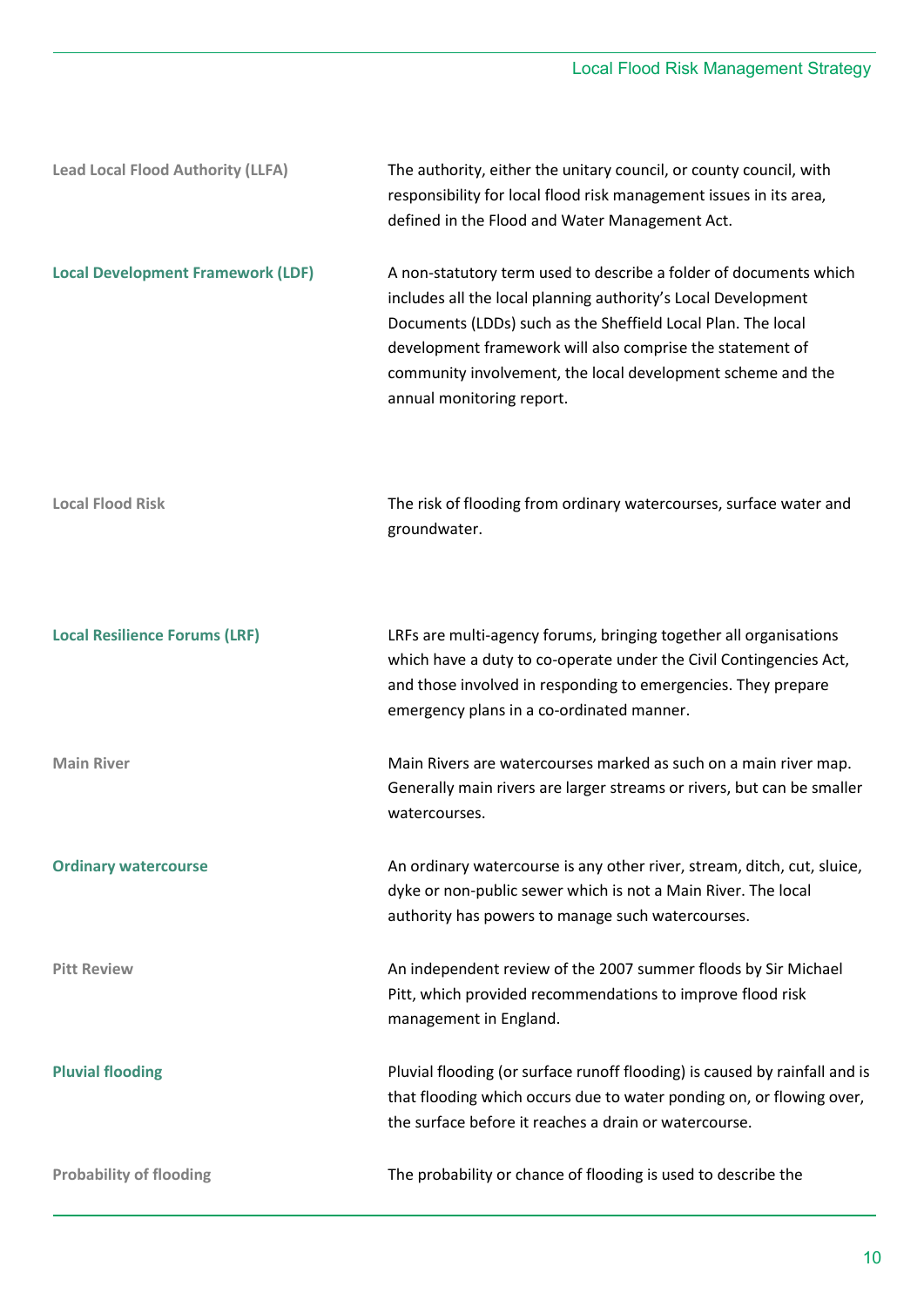#### Local Flood Risk Management Strategy

frequency of a flood event occurring in any given year, e.g. there is a 1 in 100 chance of flooding in this location in any given year. This can also be described as an annual probability, e.g. a 1% annual probability of flooding in any given year. (See AEP).

| <b>Preliminary Flood Risk Assessment (PFRA)</b> | A high level screening exercise that brings together information on<br>significant local flood risk taken from readily available information.                                                                     |
|-------------------------------------------------|-------------------------------------------------------------------------------------------------------------------------------------------------------------------------------------------------------------------|
| <b>Resilience measures</b>                      | Resilience measures are designed to reduce the impact of water that<br>enters property and businesses, and could include measures such as<br>raising electrical appliances, concrete floors etc.                  |
| <b>Riparian owners</b>                          | A riparian owner is someone who owns land or property adjacent to<br>a watercourse. A riparian owner has a duty to maintain the<br>watercourse and allow flow to pass through their land freely.                  |
| <b>Risk</b>                                     | In flood risk management, risk is defined as the probability of a flood<br>occurring combined with the consequence of the flood.                                                                                  |
| <b>Risk Management Authority (RMA)</b>          | An authority that is able to exercise functions for managing flood risk<br>as defined in the Flood and Water Management Act 2010.                                                                                 |
| <b>Strategic Flood Risk Assessment (SFRA)</b>   | A planning tool that provides information on areas at risk from all<br>sources of flooding.                                                                                                                       |
| <b>Surface water flooding</b>                   | Flooding that takes place from the 'surface runoff' generated by<br>rainwater or snowmelt which is on the surface of the ground and has<br>not yet entered a watercourse, drainage system or public sewer.        |
| <b>Surface Water Management Plan (SWMP)</b>     | A tool to understand, manage and coordinate surface water flood<br>risk between relevant stakeholders.                                                                                                            |
| <b>Sustainable Drainage Systems (SuDS)</b>      | A sequence of physical measures for managing rainwater that are<br>designed to mimic natural drainage processes by attenuating and<br>conveying surface water runoff slowly compared to conventional<br>drainage. |
| <b>Water Framework Directive</b>                | The European Water Framework Directive (WFD) came into force in                                                                                                                                                   |